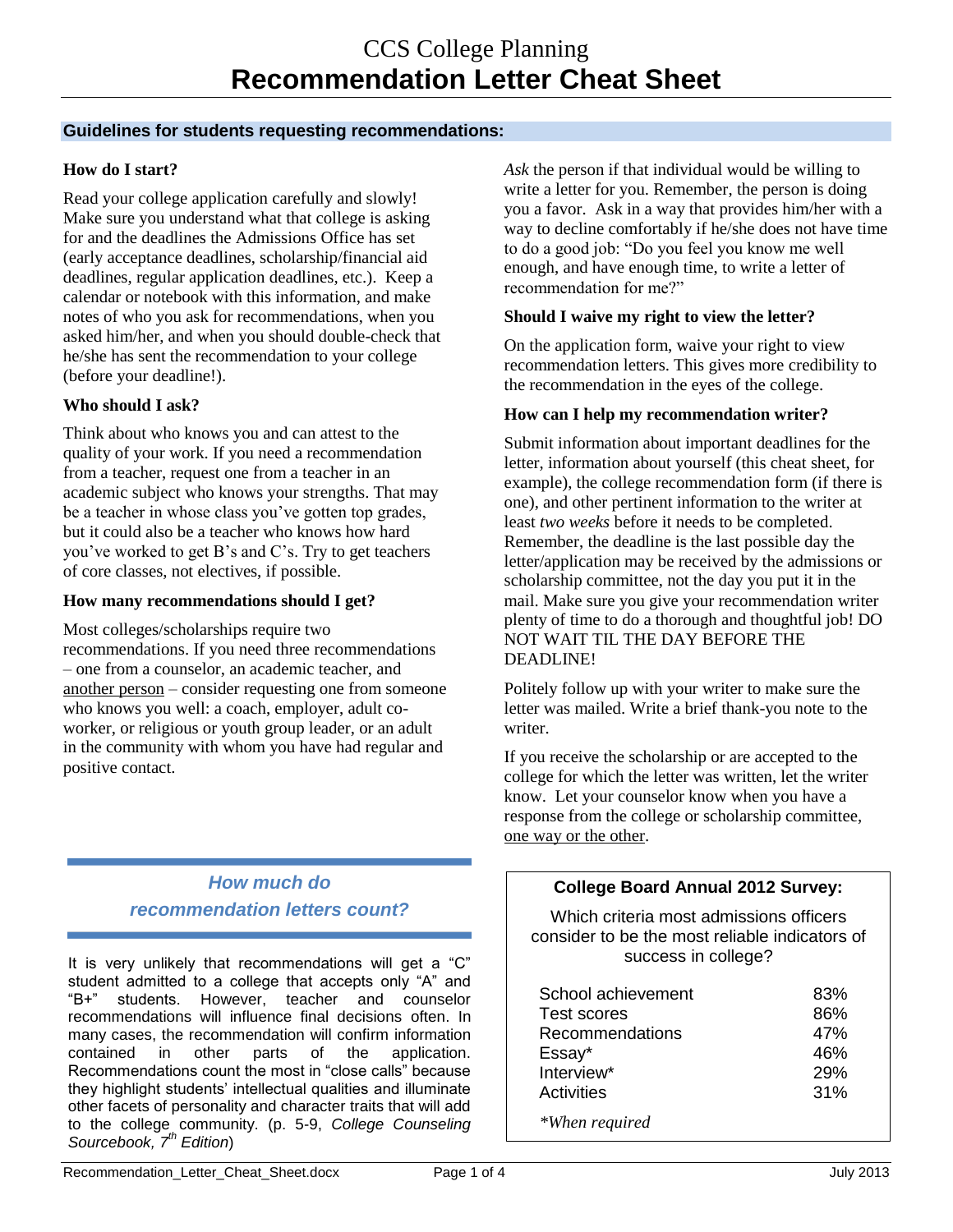# CCS College Planning **Recommendation Letter Cheat Sheet**

#### **Instructions for this form:**

Use this form to assist your teachers and counselor in writing recommendation letters for your college  $\&$  scholarship applications. Once you complete it, you can also use it when you fill out your college applications and write essays. Expect to spend 3-4 hours on this task, which should result in a document of 3-8 pages.

You can print this form out to complete it by hand or copy and paste the questions into a Word document and type your answers. The second method is more efficient in case you need to make changes later or need to email a digital copy to your teachers or counselor. **Tip:** Add your last name to the file name so you can search for it easily if you "misplace" it (Example: Choplin- Recommendation Letter Cheat Sheet.docx).

| Name:                                                                                                                                                                                                                                           |                      |                             | Date:                           |  |  |
|-------------------------------------------------------------------------------------------------------------------------------------------------------------------------------------------------------------------------------------------------|----------------------|-----------------------------|---------------------------------|--|--|
| College(s) or scholarship(s) to which you are applying and sending this letter.                                                                                                                                                                 |                      |                             |                                 |  |  |
|                                                                                                                                                                                                                                                 |                      |                             |                                 |  |  |
|                                                                                                                                                                                                                                                 |                      |                             |                                 |  |  |
|                                                                                                                                                                                                                                                 |                      |                             |                                 |  |  |
|                                                                                                                                                                                                                                                 |                      |                             |                                 |  |  |
|                                                                                                                                                                                                                                                 |                      |                             |                                 |  |  |
| School Activities: List the activities in which you have participated, the number of years & the amount of time per<br>week you spent, and what you have gained or learned from each activity. Consider artistic, athletic, literary, community |                      |                             |                                 |  |  |
| service, and leadership positions. Estimate your time the best you can.                                                                                                                                                                         |                      |                             |                                 |  |  |
| <b>School Activities</b>                                                                                                                                                                                                                        | # of<br><b>Years</b> | Amt. of<br><b>Time/Week</b> | <b>What I Gained or Learned</b> |  |  |
|                                                                                                                                                                                                                                                 |                      |                             |                                 |  |  |
|                                                                                                                                                                                                                                                 |                      |                             |                                 |  |  |
|                                                                                                                                                                                                                                                 |                      |                             |                                 |  |  |
|                                                                                                                                                                                                                                                 |                      |                             |                                 |  |  |
|                                                                                                                                                                                                                                                 |                      |                             |                                 |  |  |
|                                                                                                                                                                                                                                                 |                      |                             |                                 |  |  |
|                                                                                                                                                                                                                                                 |                      |                             |                                 |  |  |
|                                                                                                                                                                                                                                                 |                      |                             |                                 |  |  |
|                                                                                                                                                                                                                                                 |                      |                             |                                 |  |  |
|                                                                                                                                                                                                                                                 |                      |                             |                                 |  |  |
|                                                                                                                                                                                                                                                 |                      |                             |                                 |  |  |
|                                                                                                                                                                                                                                                 |                      |                             |                                 |  |  |
|                                                                                                                                                                                                                                                 |                      |                             |                                 |  |  |
|                                                                                                                                                                                                                                                 |                      |                             |                                 |  |  |
|                                                                                                                                                                                                                                                 |                      |                             |                                 |  |  |
|                                                                                                                                                                                                                                                 |                      |                             |                                 |  |  |
|                                                                                                                                                                                                                                                 |                      |                             |                                 |  |  |
|                                                                                                                                                                                                                                                 |                      |                             |                                 |  |  |
|                                                                                                                                                                                                                                                 |                      |                             |                                 |  |  |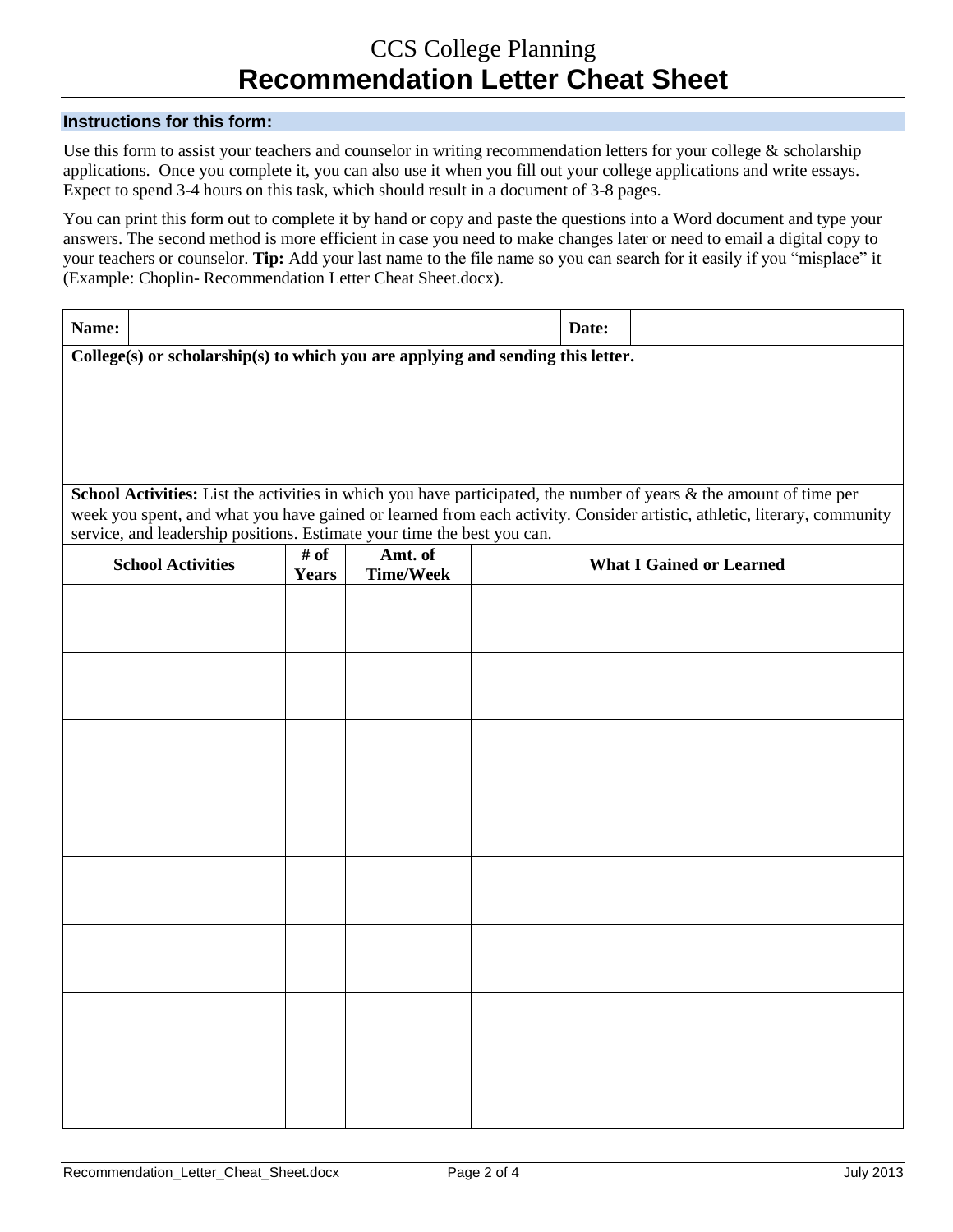# CCS College Planning **Recommendation Letter Cheat Sheet**

Which activity was the most important to you? Explain why. **What do you consider your most important activities outside of school?** List jobs, paid or voluntary; religious activities; hobbies; travel; music; art; and drama. Include the number of years of your involvement and the amount of time you spend on the activity weekly, and explain why this activity was significant to you. **Outside Activities**  $\begin{array}{c} \n\neq \text{ of } \n\end{array}$ **Years Amt. of Why This Activity Was Significant to Me** In or out of school, which **awards and honors** have you received? Which **elected offices** have you held? Which **book(s)** have had the greatest impact on you? Why?